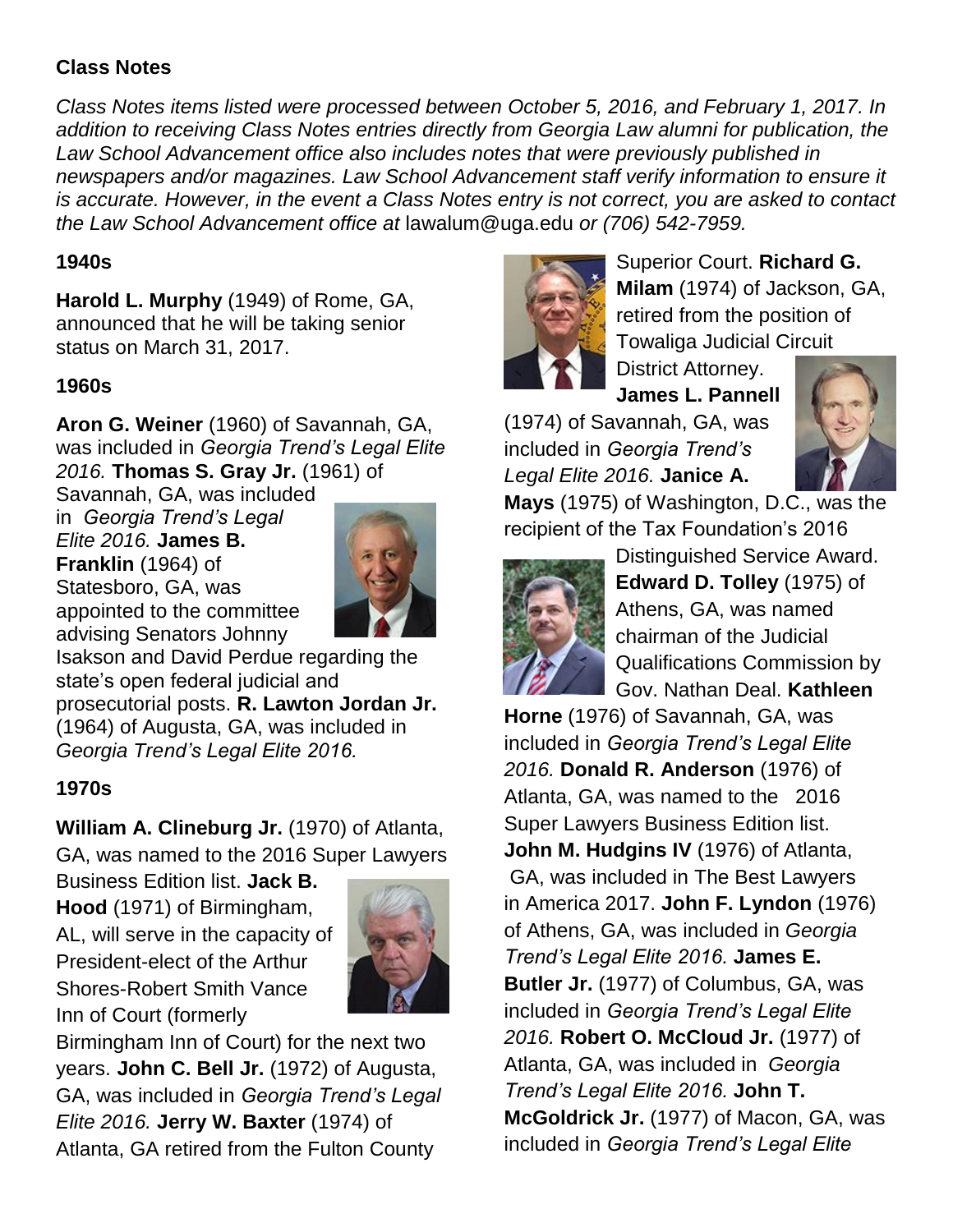*2016.* **Diane Moore** (1978) of Los Angeles, CA, published a book titled "Sharkeyes." **R. Harold Meeks Jr.** (1979) of Atlanta, GA, was named to the 2016 Super Lawyers



Business Edition list. **E. William Gunn** (1979) of Atlanta, GA, was included in The Best Lawyers in America 2017.

#### **1980s**

**David E. Ralston** (1980) of Atlanta, GA, was re-elected as Georgia's Speaker of the House. **Donald F. Samuel** (1980) of Atlanta, GA, was included in *Georgia Trend's Legal Elite 2016.* **Bertis E. Downs IV** (1981) of Athens, GA, was included in *Georgia Trend's Legal Elite 2016.* **I. Gregory Hodges** (1981) of Savannah, GA, was included in *Georgia Trend's Legal Elite 2016.* **Patrick T. O'Connor** (1981) of Savannah, GA, was included in *Georgia* 

*Trend's Legal Elite 2016.* **Patricia G. Griffith** (1982) of Atlanta, GA, was included in *Georgia Trend's Legal Elite 2016.* **Janet E.** 





**Hill** (1982) of Athens, GA, received the 2016 advocacy award from the National Employment Lawyers Association's Georgia chapter.

**Alvah O. Smith** (1982) of Atlanta, GA, was included in *Georgia Trend's Legal Elite 2016.* **Stephen C. Andrews** (1983) of Atanta, GA, was included in *Georgia* 

*Trend's Legal Elite 2016.* **Wade W. Herring II** (1983) of Savannah, GA, was included in *Georgia Trend's Legal Elite 2016.* **William H. Larsen** (1983) of Macon, GA, was

included in *Georgia Trend's* 



*Legal Elite 2016.* **George W. Mize Jr.** (1983) of Columbus, GA, was included in *Georgia Trend's Legal Elite 2016.*



**J. Anderson Davis** (1984) of Rome, GA, was inducted into the American College of Trial Lawyers and included in The Best Lawyers in America 2017. **David F. Golden** (1984) of

Atlanta, GA, was included in *Georgia Trend's Legal Elite 2016.* **Melanie L. Marks** (1984) of Savannah, GA, was included in *Georgia Trend's Legal Elite 2016.* **Craig K. Pendergrast** (1984) of Atlanta, GA, was included in *Georgia Trend's Legal Elite* 



*2016.* **W. Scott Sorrels** (1984) of Atlanta, GA, received the Justice Robert Benham Award for Community Service by the State Bar of Georgia. **Paul E. Weathington** (1984) of

Atlanta, GA, was included in *Georgia Trend's Legal Elite 2016.* **Thomas A. Withers** (1984) of Savannah, GA, was included in *Georgia Trend's Legal Elite 2016.* **Vivian D. Hoard** (1985) Atlanta, GA, was included in *Georgia Trend's Legal Elite 2016*, named to the 2016 Super Lawyers Business Edition list and published a book titled "The Business Owner's Guide to Handling Tax Issues and the IRS." **Jonathan R. Levine** (1985) of Atlanta, GA, was included in *Georgia Trend's Legal Elite* 

*2016.* **Melody Z. Richardson**  (1985) of Atlanta, GA, was included in *Georgia Trend's Legal Elite 2016* and granted fellowship in the American Academy of Matrimonial



Lawyers*.* **M. Butler Satcher III** (1985) of Marietta, GA, joined Coleman Talley as a partner and included in *Georgia Trend's Legal Elite 2016.* **Tracy A. Dorfman** (1986) of Atlanta, GA, joined Ross & Pines. **William A. DuPre IV** (1986) of Atlanta, GA, was included in *Georgia Trend's Legal Elite 2016.* **Daniel P. Griffin** (1986) of Atlanta, GA, was included in *Georgia Trend's Legal Elite 2016.* **Donald J. Stack** (1986) of Atlanta, GA, was included in *Georgia Trend's Legal Elite 2016.* **Brenda Joy**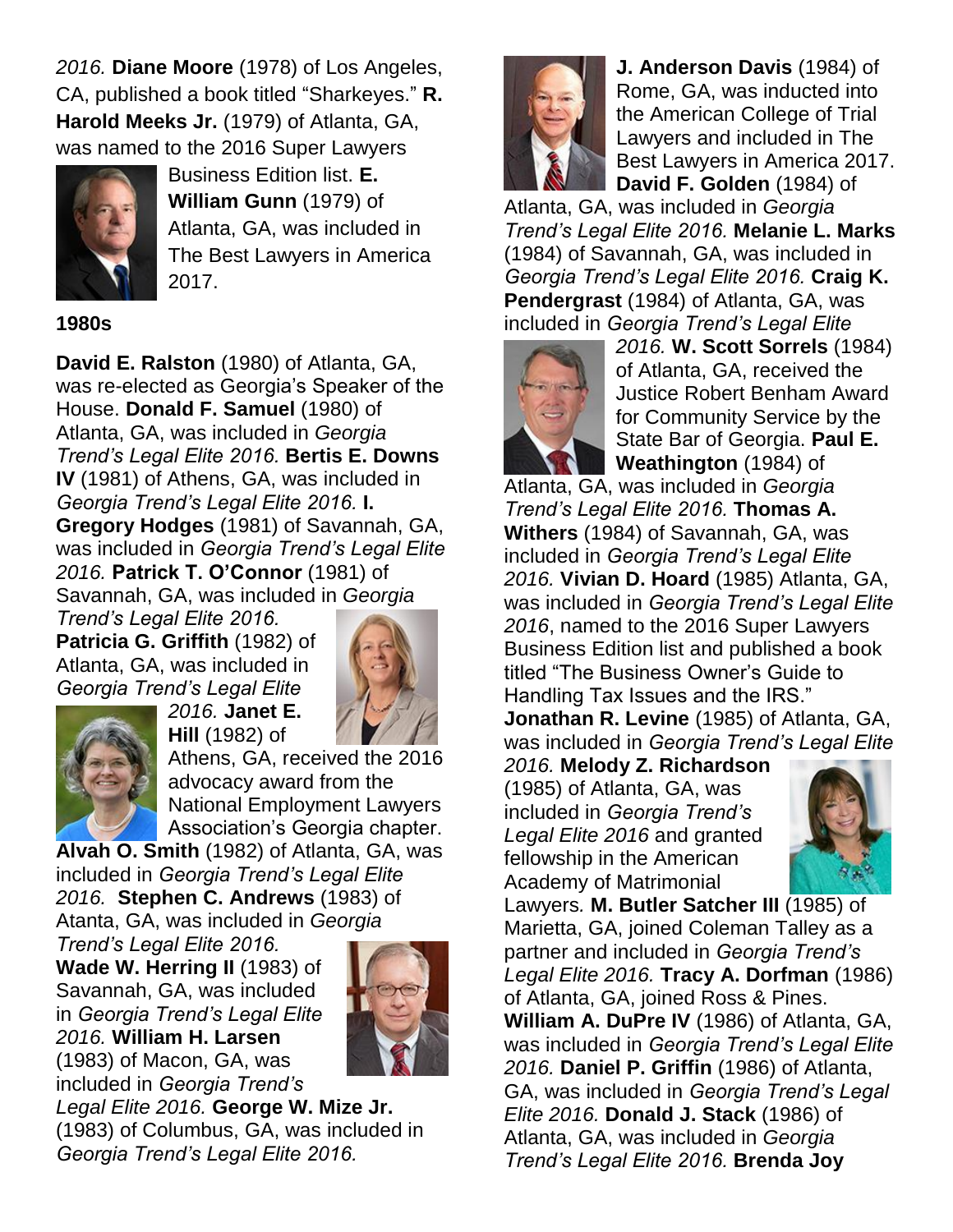**Bernstein** (1987) of Atlanta, GA, was included in *Georgia Trend's Legal Elite 2016.* **Robert N. Katz** (1987) of Decatur, GA, was included in *Georgia Trend's Legal Elite 2016.* **Kenneth B. Pollock** (1987) of Atlanta, GA, was included in *Georgia Trend's Legal Elite 2016.* **Tina S. Roddenbery** (1987) of Atlanta, GA, was included in *Georgia Trend's Legal Elite 2016.* **Steven M. Winter** (1987) of Atlanta, GA, was included in *Georgia Trend's Legal Elite 2016.* **Gregory K. Hecht** (1988) of Stockbridge, GA, was included in *Georgia Trend's Legal Elite 2016.* **G. Graham Holden** (1988) of Atlanta, GA, was included in *Georgia Trend's Legal Elite 2016.* **Leon S. Jones** (1988) of Atlanta, GA, was included in *Georgia Trend's Legal Elite 2016.* **Thomas P. Lauth III** (1988) of Atlanta, GA, was included in *Georgia* 

*Trend's Legal Elite 2016.* **Henry M. Quillian III** (1988) of Atlanta, GA, was included in *Georgia Trend's Legal Elite 2016* and named to the 2016 Super Lawyers Business Edition list*.* **Larry W.** 



**Shackelford** (1988) of Atlanta, GA, joined Polsinelli as a shareholder. **Terry L. Strawser** (1988) of Atlanta, GA, joined Drew Eckl & Farnham. **David A. LaMalva** (1989) of Conyers, GA, was included in *Georgia Trend's Legal Elite 2016.* **Gregory B. McMenamy Jr.** (1989) of Atlanta, GA, was included in *Georgia Trend's Legal Elite 2016.* **Lisa Smith Siegel** (1989) of Atlanta, GA, was included in *Georgia Trend's Legal Elite 2016.* **Audrey Boone Tillman** (1989) of Columbus, GA, was included on *Ethisphere's* 2016 list of Attorneys Who Matter.

## **1990s**

**Craig E. Bertschi** (1990) of Dunwoody, GA, was included in *Georgia Trend's Legal Elite 2016.* **Verda Andrews Colvin** (1990) of Macon, GA, joined Gov. Nathan Deal's

law enforcement task force.

**A. McCampbell Gibson** (1990) of Atlanta, GA, was included in *Georgia Trend's Legal Elite 2016.* **James M. Sherman** (1990) of Atlanta, GA, was included in *Georgia Trend's Legal Elite 2016.* **Joseph W. Dent**  (1991) of Albany, GA, was appointed by the Supreme Court of Georgia to serve on the Commission on Continuing Lawyer Competency. **J. Benjamin Finley** (1991) of



Atlanta, GA, was included in *Georgia Trend's Legal Elite 2016.* **Tracy S. Plott** (1991) of Atlanta, GA, was included in *Georgia Trend's Legal Elite* 

*2016.* **Stephanie Stuckey Benfield**

(1992) of Atlanta, GA, was appointed by Mayor Kasim Reed as Atlanta's first chief resilience officer. **Lori M.** 



**Surmay** (1992) of Atlanta, GA, was honored by The Stonewall Bar Association

of Georgia at its annual dinner at the Fox Theatre. **Richard A. Coughlin** (1993) of Greensboro, NC, was recognized as a future star in the tenth edition of *Euromoney's Benchmark* 



*Litigation 2017*. **Terry D. Jackson** (1993) of Atlanta, GA, was included in *Georgia Trend's Legal Elite 2016.* **Marion H. Martin** (1993) of Atlanta, GA, joined Swift Currie McGhee & Hiers as a senior attorney. **Matthew W. Nichols** (1993) of Atlanta, GA, was included in *Georgia Trend's Legal Elite* 



*2016.* **Thomas S. Cullen** (1994) of Savannah, GA, was included in *Georgia Trend's Legal Elite 2016.* **Matthew J. Gilligan** (1994) of Atlanta, GA, was included in *Georgia* 

*Trend's Legal Elite 2016.* **M. Kye Haymore** (1994) of Mansfield, GA, was named president-elect for American Association for Paralegal Education. **Douglas R. Kertscher** (1994) of Atlanta, GA, was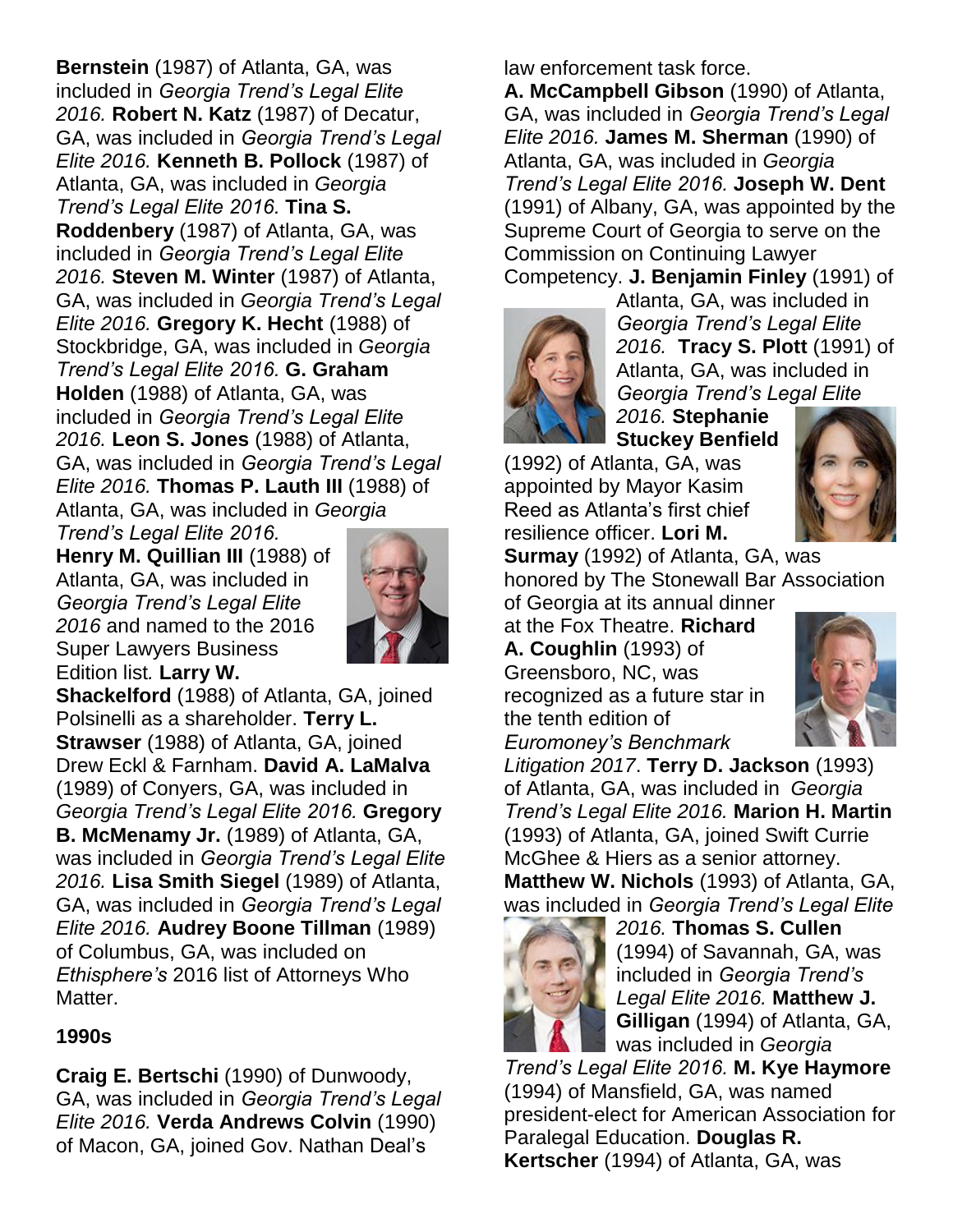included in *Georgia Trend's Legal Elite 2016.* **Frank S. MacGill** (1994) of Savannah, GA, was included in *Georgia Trend's Legal Elite 2016.* **Page A. Pate** (1994) of Atlanta, GA,



was included in *Georgia Trend's Legal Elite 2016.* **Darren W. Penn** (1994) of Atlanta, GA, was included in *Georgia Trend's Legal* 



*Elite 2016.* **Kurt M. Rozelsky** (1994) of Greenville, SC, was recognized as a local litigation star in the tenth edition of *Euromoney's Benchmark Litigation 2017*. **Blair K. Cleveland** (1995) of Macon,

GA, was included in *Georgia Trend's Legal Elite 2016.* **Rebecca A. Hoelting** (1995) of Atlanta, GA, was included in *Georgia Trend's Legal Elite 2016.* **Ceasar C. Mitchell Jr.** (1995) of Atlanta, GA, was the recipient of a Rising In Community Excellence Award and named to *Georgia* 

*Trend's 2017 100 Most Influential Georgians*. **Laura K. Bonander** (1996) of Atlanta, GA, became a named partner at Watson Bonander.

**J. Benedict** 





**Hartman** (1996) of Brunswick, GA, was included in *Georgia Trend's Legal Elite 2016.* **Marc B. Hershovitz** (1996) of Atlanta,

GA, was included in *Georgia Trend's Legal Elite 2016.* **K. Paul Johnson** (1996) of Savannah, GA, was included in *Georgia Trend's Legal Elite 2016.* **Paul J. McGruder** (1996) of Cumming, GA, was included in *Georgia Trend's Legal Elite 2016.* **Jerald L. Watts II** (1996) of Columbus, GA, was included in *Georgia Trend's Legal Elite 2016.* **Ashley D. Graham** (1997) of Mount Pleasant, SC, joined The Cassina Group. **Andrea M. Hastings** (1997) of Alpharetta, GA, was included in *Georgia Trend's Legal Elite 2016.*

**B. Scott Minter** (1997) of Chatsworth, GA, was elected to the Superior Court bench of the Conasauga Judicial Circuit. **Joseph W. Ozmer II** (1997) of Atlanta, GA, was



included in *Georgia Trend's Legal Elite 2016.* **Tilman E. Self** (1997) of Macon, GA, was appointed to the Judicial Qualifications Commission by the Supreme Court of Georgia and as a judge to the state Court of Appeals by Gov. Nathan Deal. **Woodrow W. Vaughan III** (1997) of Atlanta, GA, was included in *Georgia Trend's Legal Elite 2016.* **James J. Anagnostakis** (1998) of Douglasville, GA, was included in *Georgia Trend's Legal Elite 2016.* **D. Clayton Howell** (1998) of Atlanta, GA, joined Sutherland Asbill & Brennan. **Paul J. Oeland IV** (1998) of Conyers, GA, was included in *Georgia Trend's Legal* 

*Elite 2016.* **Ranse M. Partin** (1998) of Atlanta, GA, was included in *Georgia Trend's Legal Elite 2016.* **Preston W. Smith** (1998) of Atlanta, GA, became president of Tyler & Company.

**Christopher M. Carr** (1999) of Atlanta, GA, was recognized with the University of Georgia's Blue Key Service Award on October 14 and appointed by Gov. Nathan Deal to be Georgia's Attorney General. **Charles L. Clay Jr.** (1999) of Atlanta, GA, was included in *Georgia Trend's Legal Elite* 



*2016.* **Colin A. McRae** (1999) of Savannah, GA, was included in *Georgia Trend's Legal Elite 2016.* **T. Spencer Pryor** (1999) of Atlanta, GA, was included

in *Georgia Trend's Legal Elite 2016.* **Scott A. Witzigreuter** (1999) of Atlanta, GA, was included in The Best Lawyers in America 2017.

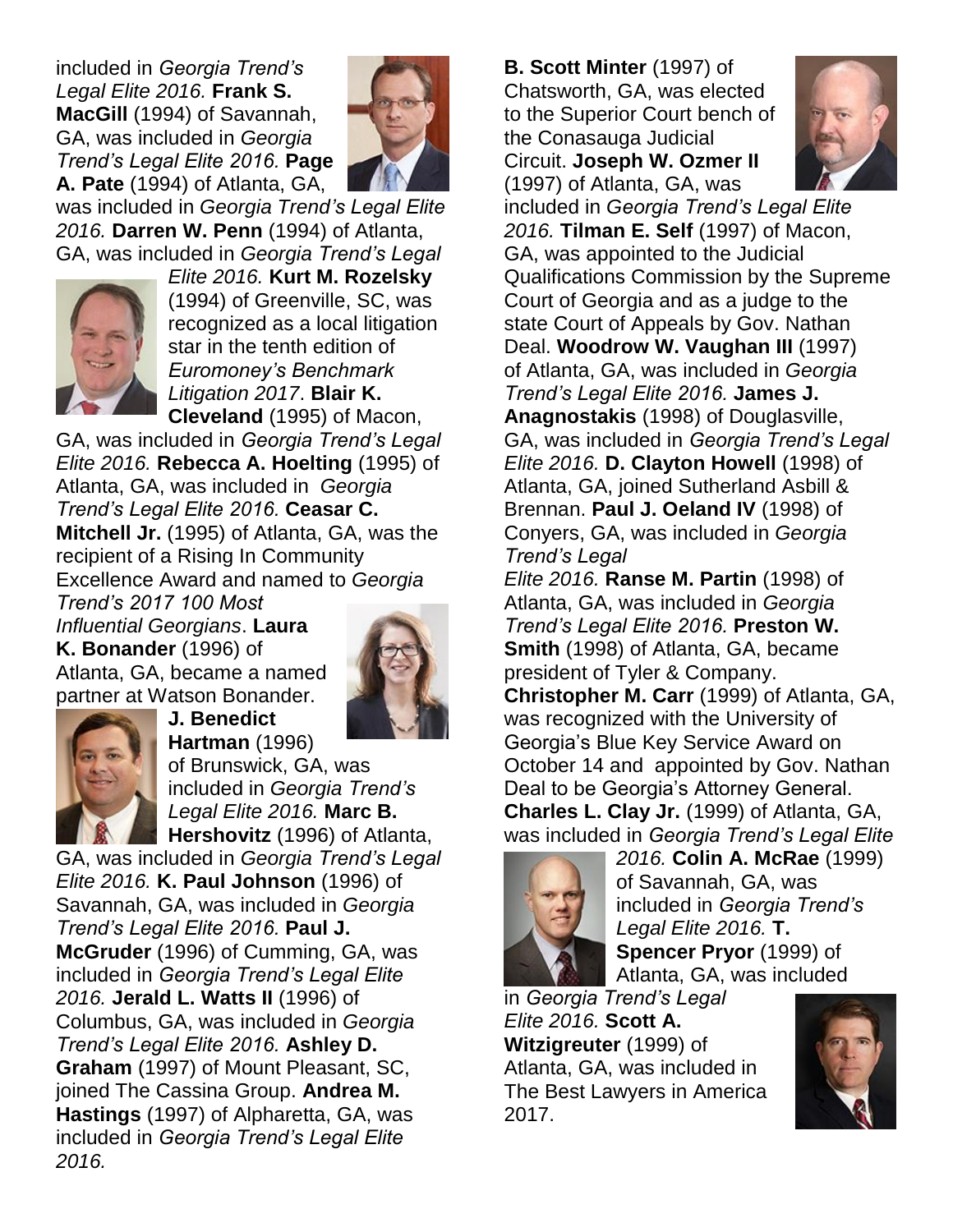### **2000s**

**James P. Daniel** (2000) of Atlanta, GA, was included in *Georgia Trend's Legal Elite 2016.* **Gilanny Fagundo** (2000) of Atlanta, GA, was appointed by Gov. Nathan Deal to the State Personnel Board and included in *Georgia Trend's Legal Elite 2016.* **Ryan S. Hope** (2000) of Athens, GA, was appointed the new Athens-Clarke County Municipal Court judge. **R. Lawton Jordan III** (2000) of Decatur, GA, was included in *Georgia Trend's Legal Elite 2016* and named to the University of Georgia Alumni Association's "2017 Bulldog 100." **Aaron W. Lipson**  (2000) of Atlanta, GA, was promoted to associate director of the U.S. Securities & Exchange Commission's Atlanta office. **Allison Barnes Salter** (2000) of Marietta, GA, was sworn in as State Court judge. **C. Matthew Smith** (2000) of Atlanta, GA, became executive director of claims and litigation at Piedmont Healthcare. **Ellen W. Smith** (2000) of Atlanta, GA, received the CREW Network 2016 Impact Award. **Eleanor M. Attwood** (2001) of Atlanta, GA, was included in *Georgia Trend's Legal Elite 2016.* **Charles J. Bethel** (2001) of Dalton, GA, was appointed by Gov. Nathan Deal as a judge to the state Court of Appeals and named to *Georgia Trend's 2017 100 Most Influential Georgians*. **Martin H. Dozier**  (2001) of Atlanta, GA, was promoted to partner at Alston & Bird. **Bartow B. Duncan III** (2001) of Atlanta, GA, was promoted to partner at Arnall Golden Gregory. **Tyler C. Dunn** (2001) of Atlanta, GA, was included in *Georgia Trend's Legal Elite 2016.* **Michael G. Geoffroy** (2001) of Conyers, GA, was included in *Georgia Trend's Legal Elite 2016.* **Jennifer Auer Jordan** (2001) of Atlanta, GA, was included in *Georgia Trend's Legal Elite 2016.* **Cassandra H. McCauley** (2001) of Milwaukee, WI, became the director of legal affairs at Harley-Davidson Motor Company. **Rebecca C. Rieder** (2001) of Atlanta, GA, was included in *Georgia* 

*Trend's Legal Elite 2016.* **Peter I. Werdesheim** (2001) of Atlanta, GA, was included in *Georgia Trend's Legal Elite 2016.* **Cynthia C. Adams** (2002) of Douglasville, GA, was appointed by Gov. Nathan Deal as a superior court judge for the Douglas Judicial Circuit. **A. Bryan Baer** (2002) of Atlanta, GA, was included in *Georgia Trend's Legal Elite 2016.* **John C. Clark** (2002) of Atlanta, GA, was included in *Georgia Trend's Legal Elite 2016.* **Darren E. Gaynor** (2002) of Atlanta, GA, was named to the University of Georgia Alumni Association's "2017 Bulldog 100." **Andrew E. Goldner** (2002) of Atlanta, GA, was included in *Georgia Trend's Legal Elite 2016.* **Ashley A. Halfman** (2002) of Atlanta, GA, joined Printpack Inc. as an associate general counsel and was included in *Georgia Trend's Legal Elite 2016.* **Brandi B. Kellis** (2002) of Columbiana, AL, was named to the University of Georgia Alumni Association's "2017 Bulldog 100." **Darius T. Pattillo**  (2002) of Decatur, GA, became Henry County's District Attorney. **D. Clinton Pridgen** (2002) of Memphis, TN, joined Compass Laboratory Services. **Rachel P. Shockley** (2002) of Atlanta, GA, was included in *Georgia Trend's Legal Elite 2016.* **Todd H. Stanton** (2002) of Atlanta, GA, was named to the University of Georgia Alumni Association's "2017 Bulldog 100." **Joshua B. Belinfante** (2003) of Sandy Springs, GA, was appointed to the committee advising Senators Isakson and Perdue regarding the state's open federal judicial and presecutorial posts. **Natalie K. Clark** (2003) of Atlanta, GA, joined Drew Eckl & Farnham. **Taylor Hanson Haley** (2003) of Saint Simons Island, GA, was reappointed to the State Personnel Board. **H. Tiana Mykkeltvedt**  (2003) of Atlanta, GA, became a partner at Bondurant Mixson & Elmore. **L. Page Pratt III** (2003) of Laurinburg, NC, was sworn in as Scotland County Register of Deeds. **Charles B. Thompson** (2003) of Atlanta,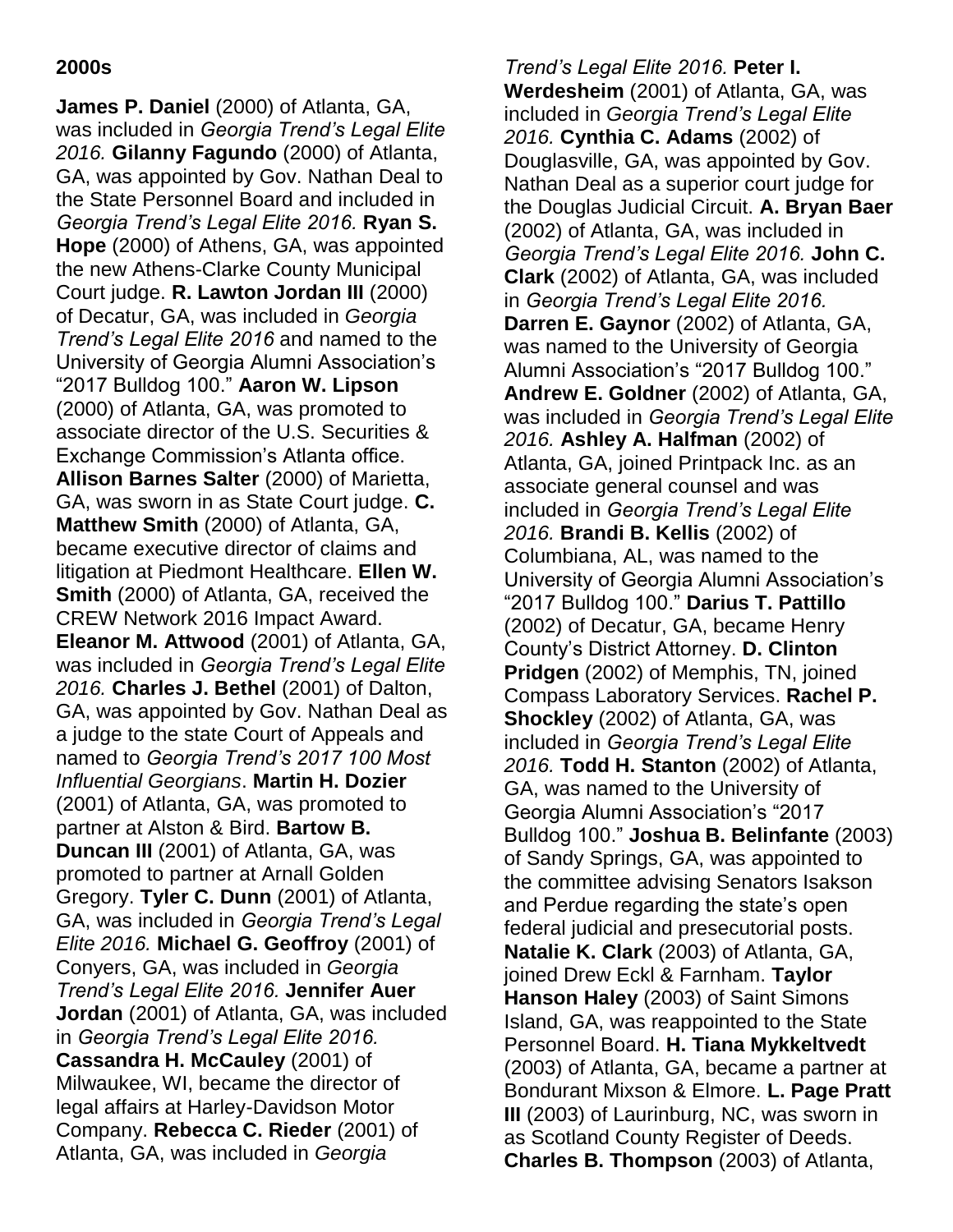### GA, was selected for Leadership Georgia.



**Allen W. Yee** (2003) of Atlanta, GA, was named 40 Under 40 by the *Atlanta Business Chronicle*. **Christopher R. Abrego** (2004) of Atlanta, GA, was

included in *Georgia Trend's Legal Elite 2016.* **Matthew R. Almand** (2004) of Atlanta, GA, was selected for Leadership Georgia. **Kevin A. Gooch** (2004) of Atlanta, GA, was selected for Leadership Georgia. **Alan J. Hamilton** (2004) of Atlanta, GA, was included in *Georgia Trend's Legal Elite 2016.* **Clete D. Johnson** (2004) of Washington, D.C., joined Wilkinson Barker Knauer as partner. **Samuel M. Olmstead** (2004) of Las Cruces, NM, was named New Mexico Children's Court prosecutor of the year by the State Bar of New Mexico. **Susannah R. Pedigo** (2004) of Savannah, GA, was included in *Georgia Trend's Legal Elite 2016.* **D. Benjamin Sessions** (2004) of Atlanta, GA, was included in *Georgia Trend's Legal Elite 2016.* **Jeffrey P. Shiver** (2004) of St. Simons Island, GA, was

included in *Georgia Trend's Legal Elite 2016.* **Meaghan G. Boyd** (2005) of Atlanta, GA, was included in *Georgia Trend's Legal Elite 2016.* **Adam M. Conrad** (2005) of



Charlotte, NC, was appointed to serve as a special superior court judge on the North Carolina Business Court. **John P. L. Fortuna** (2005) of Atlanta, GA, became

counsel at King & Spalding. **Nathan T. Johns** (2005) of Atlanta, GA, was included in *Georgia Trend's Legal Elite* 





*2016.* **Deborah B. Lonon** (2005) of

Athens, GA, became director of the Housing and Community Development Department of the Unified Government of Athens-Clarke County.

**Kar Yee Peluso** (2005) of Atlanta, GA, joined Cantor Colburn as counsel. **Megan K. Ouzts** (2005) of Atlanta, GA, was named to the University of Georgia Alumni Association's "2017 Bulldog 100." **Scott E. Zweigel** (2005) of Atlanta, GA,

was included in *Georgia Trend's Legal Elite 2016.* **Amy L. Baker** (2006) of Atlanta, GA, was promoted to partner

at Stites &



Harbison. **Michael J. Blakely Jr.** (2006) of Atlanta, GA, was selected for Leadership Georgia. **Michael A. Caplan** (2006) of Atlanta, GA, was included in

*Georgia Trend's Legal Elite 2016.* **Sean M. Ditzel** (2006) of Atlanta, GA, was included in *Georgia Trend's Legal Elite 2016.* **Jennifer D. Herzog** (2006) of Tifton, GA, was featured in *Georgia Trend's* 2016 40 Under 40. **H. Michael Ruppersburg Jr.** (2006) of Atlanta, GA, was included in *Georgia Trend's Legal Elite 2016.* **Edgar M. Smith** (2006) of Atlanta, GA, joined FisherBroyles as a partner. **Daniel B. Swaja** (2006) of Atlanta, GA, was included in *Georgia Trend's Legal Elite 2016.* **Allison S. Thompson** (2006) of Atlanta, GA, was promoted to partner at Alston & Bird. **Kimberly R. Bourroughs** (2007) of Decatur, GA, was selected for

Leadership Georgia. **Marcia A. Ganz** (2007) of Atlanta, GA, was included in *Georgia Trend's Legal Elite 2016.* **George S. Griffith IV** (2007)



of Atlanta, GA, was promoted to partner at Alston & Bird. **Merrit E. McAlister** (2007) of Atlanta, GA, was honored by The Stonewall Bar Association of Georgia at its annual dinner at the Fox Theatre. **Briant G. Mildenhall** (2007) of Atlanta, GA, was included in *Georgia Trend's Legal Elite 2016.* **Steven A. Richman** (2007) of Atlanta, GA, was included in *Georgia Trend's Legal Elite 2016.* **James E. Butler** 

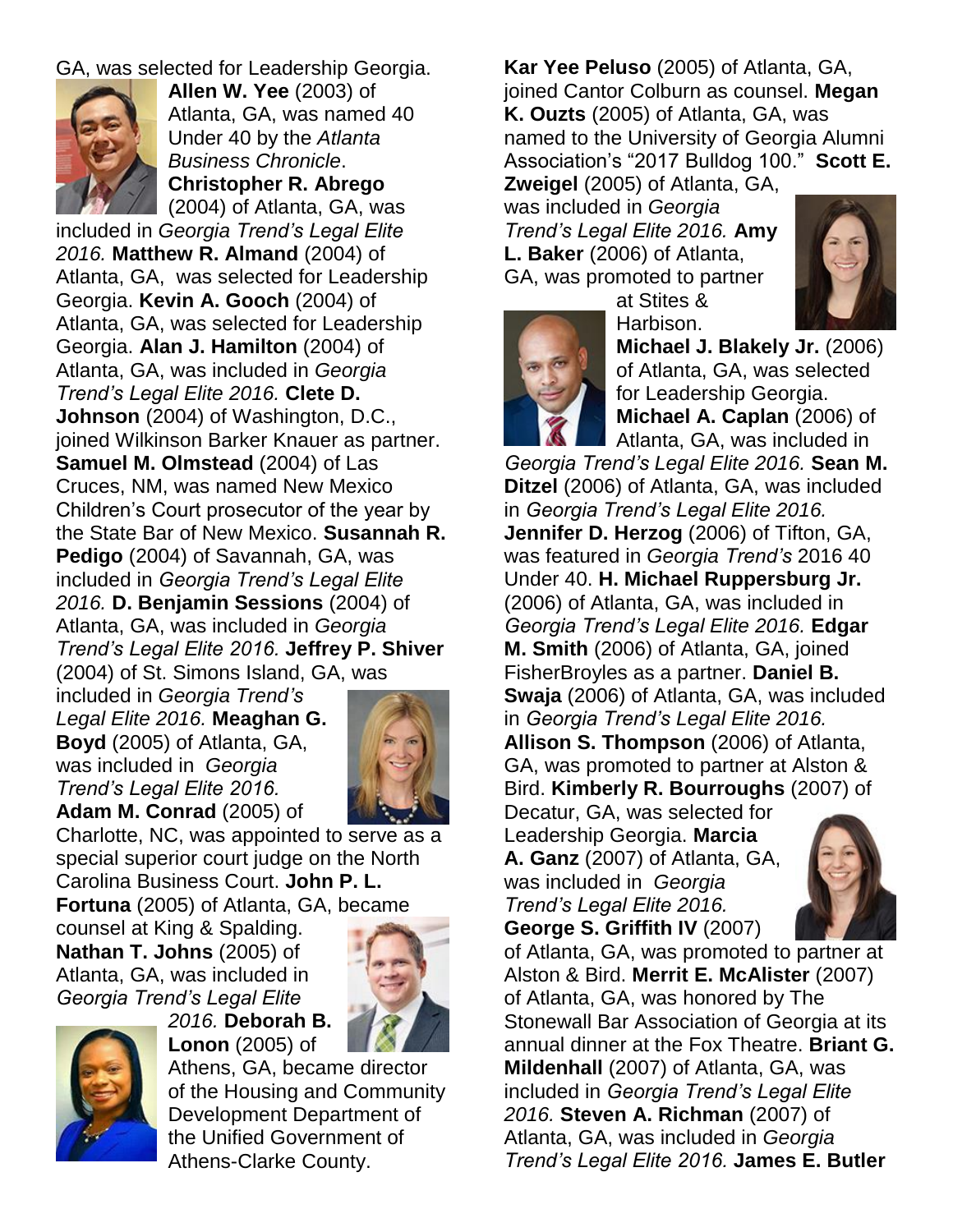# **III** (2008) of Brookhaven, GA, was included



in *Georgia Trend's Legal Elite 2016.* **Kayla E. Cooper** (2008) of Augusta, GA, was selected for Leadership Georgia. **Kerrie S. Howze** (2008) of Atlanta, GA, became counsel at King & Spalding. **John P. Jett** (2008)

of Atlanta, GA, was included in *Georgia Trend's Legal Elite 2016.* **Linton S. Johnson III** (2008) of Rome, GA, was included in *Georgia Trend's Legal Elite 2016.* **Sara Khaki** (2008) of Alpharetta, GA, was included in *Georgia Trend's Legal Elite* 



*2016.* **John B. Manly** (2008) of Savannah, GA, was included in *Georgia Trend's Legal Elite 2016.* **Dylan M. Nix** (2008) of San Lorenzo, CA, joined Mutual of Omaha as

the vice president and regional account executive. **T. Chase Samples** (2008) of Greenville, SC, was elevated to principal of Jackson Lewis. **Matthew B. Stoddard** (2008) of Atlanta, GA, was included in *Georgia* 



*Trend's Legal Elite 2016.* **Darren M. Tobin** (2008) of Brookhaven, GA, was included in



*Georgia Trend's Legal Elite 2016.* **Matthew M. Weiss** (2008) of Atlanta, GA, was included in *Georgia Trend's Legal Elite 2016* and was inducted into the Outstanding Atlanta Class of 2016*.* **Gerum** 

**Yilma** (2008) of Atlanta, GA, was promoted to partner at McGuireWoods. **Benjamin R. Carlsen** (2009) of Atlanta, GA, joined Equifax as corporate counsel and included in *Georgia Trend's Legal Elite 2016.*



**Eric B. Coleman** (2009) of Atlanta, GA, was included in *Georgia Trend's Legal Elite 2016.* **Jason W. Howard**  (2009) of Atlanta, GA, was promoted to partner at Alston

& Bird. **Daniel L. Huynh** (2009) of Atlanta, GA, was named 40 Under 40 by the *Atlanta Business Chronicle*. **Laura I. Lashley**  (2009) of Atlanta, GA, was promoted to senior counsel in education practice at Nelson Mullins Riley & Scarborough. **D. Matthew Madison** (2009) of Atlanta, GA,

was included in *Georgia Trend's Legal Elite 2016.*  **Harris G. Martin** (2009) of Savannah, GA, was named partner at Bouhan Falligant. **Roger T. Mitchell** (2009) of Atlanta, GA, was promoted to





partner at Nelson Mullins Riley & Scarborough. **Paul Z. Rothstein** (2009) of Atlanta, GA, was promoted to partner at Nelson Mullins Riley & Scarborough.

**Elisabeth K. Shepard** (2009) of Atlanta, GA, became a member at Miller & Martin. **Lynsay H. Simons** (2009) of Savannah,

GA, became staff attorney for



Chatham County Superior Court Judge John E. Morse Jr. **Bryan A. Stillwagon** (2009) of Atlanta, GA, was included in *Georgia Trend's Legal Elite 2016.*

### **2010 - 2015**

**A. Brooke Bowen** (2010) of Atlanta, GA, joined the University System of Georgia as legal counsel. **Sharié A. Hudson** (2010) of Canton, GA, was accepted into the United States Air Force JAG Corps.